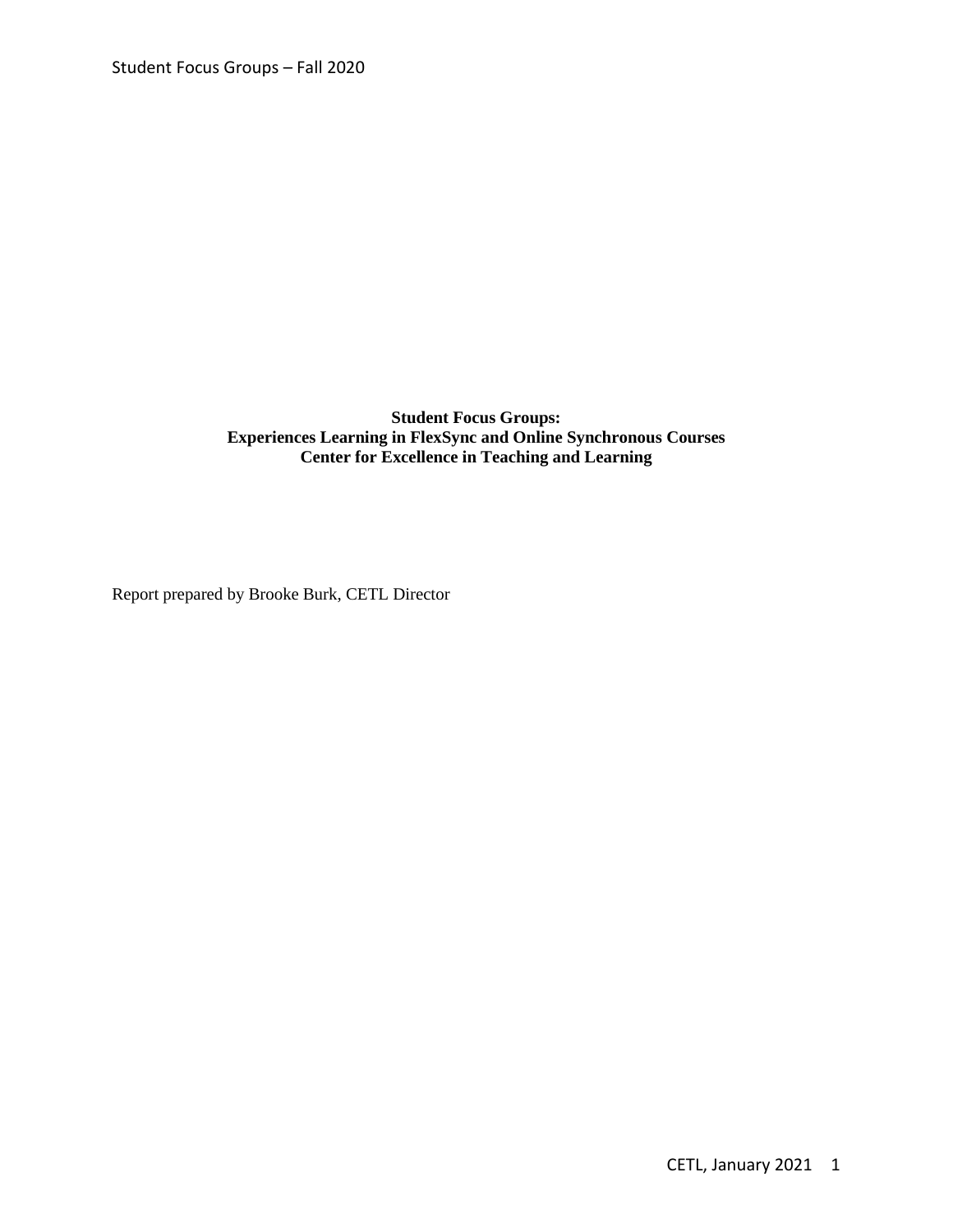**Student Focus Groups: Experiences Learning FlexSync and Online Synchronous Courses** In Fall 2020, the Center for Excellence in Teaching and Learning (CETL) recruited students who were enrolled in FlexSync and online (synchronous and asynchronous) courses to participate in focus groups about their experiences. Recruitment messages were shared via emails from departments and also on the MavLife app during October and November.

A total of 26 students indicated interest and completed the focus groups. The focus groups were scheduled and conducted in November 2020. Six focus groups were conducted in total with the size of the groups ranging from two to four participants and took place via Zoom. Focus groups lasted between 30 and 40 minutes and were conducted by four students (2 undergraduate and 2 graduate; 2 female and 2 male; all identified as students of color) trained to assist with research projects in CETL. Transcripts from the recorded sessions were analyzed for themes by the CETL Director.

Students were asked to respond the following questions:

- Describe your classroom experiences last spring and this fall.
- What is going well for you in your online or FlexSync courses?
- What hinders your ability to learn in these formats?
- What resources are needed to help you be successful in your online and FlexSync?
- Why are students not attending in-person when they indicated they wanted to be?
- Why might academic dishonesty be a growing problem this spring and fall?
- Share other comments or feedback about your teaching.

### *Participant Profile*

Participants represented all six colleges and identified with the following demographic characteristics:

- 15 domestic and 11 international;
- 17 female and 9 male:
- 10 Asian, 3 Black, 1 SE Asian, 11 White

Additionally, the participants ranged in the number years they have been attending Minnesota State University, Mankato from one to five years, with 15 indicating that they have been enrolled one year or less at the institution. All students received a \$25 GrubHub gift card for participation.

### **Findings**

Upon review of the focus group data, four themes emerged: a) defining expectations; b) mixed messages; c) connections; and d) access. Each theme will be explored in further detail.

### *Defining Expectations*

Students described feelings of uncertainty regarding their expectations in online learning. This was particularly noticeable in their conversations about engagement in their course and when asked to talk about the prevalence of academic dishonesty. Engagement in many classrooms, particularly in FlexSync and synchronous online courses was not defined. Students expressed concerns about how they were to interact and what was expected of them. As one student indicated, "Whatever the group leader is doing is what I'm going to do, and if the teacher don't have their camera on, I don't see a point having mine on. I think the camera on does add that face-to-face a little bit, you can kind of see everyone." Others shared, "<Professor> makes us keep our cameras off." Another shared, "I know, like I think <Professor>, in the first class, she just like, I expect you, I don't know if she said that, but I'm pretty sure she expects us to have our cameras on." A similar sentiment was shared by another student, "Yeah, I have some classes that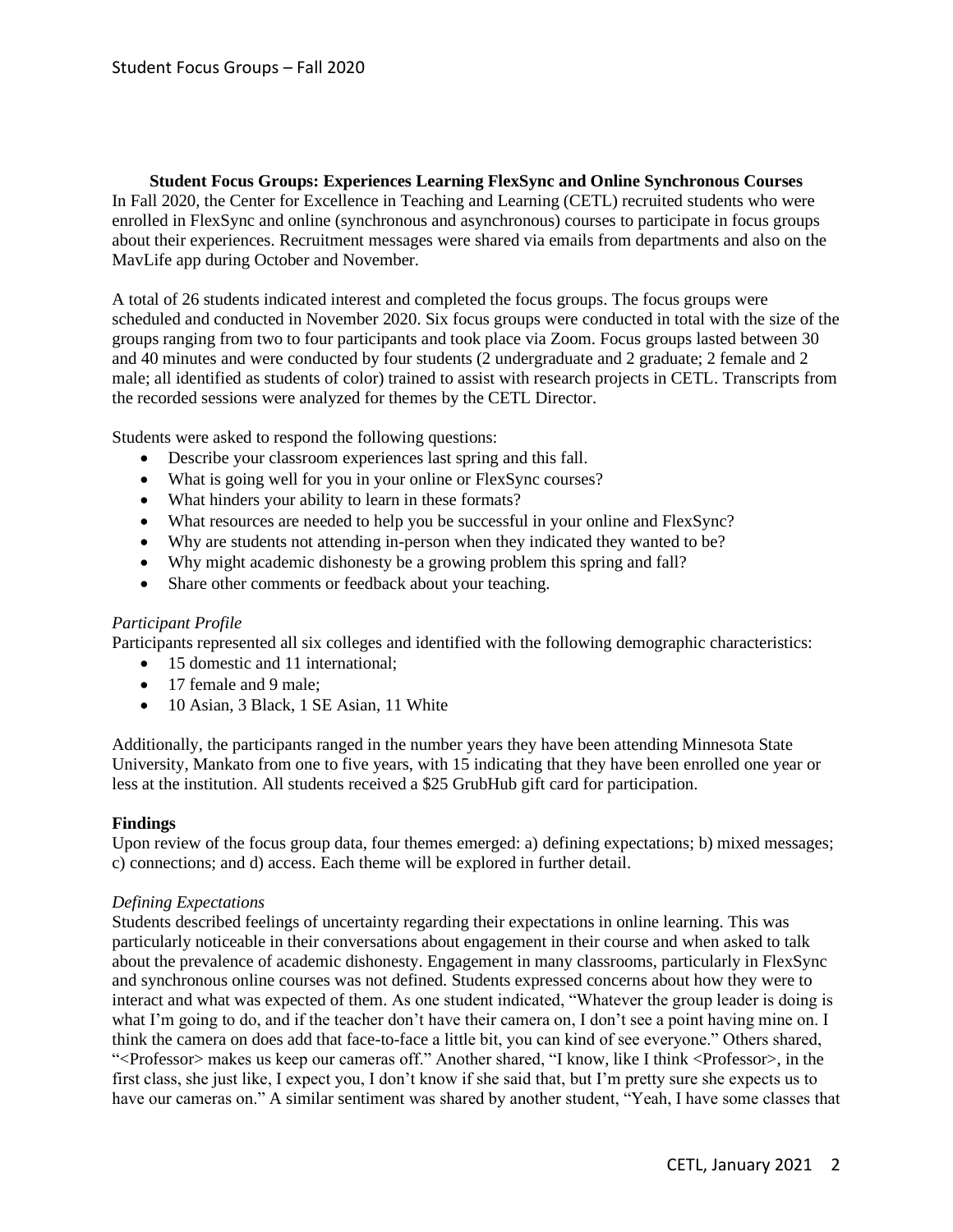require your video to be on, and some don't so it seems to depend upon that teacher as I have the teacher that do not want to have video on from anyone except from him so that's his choice, and I don't turn my video on." Students would benefit from more clearly defined expectations around engagement to reduce confusion.

They also felt that a lack of accountability played a significant role in feelings of uncertainty about expectations. For examples, one student shared the following: "The fact that you can turn off your video and sound which I haven't done this but take them off and take a nap. It's like that makes it a lot easy, there is not structure, you are not be held accountable."

Another student had the following comment, "What hinders is I think some students when they're on the Zoom call, the position, like they're all sitting like this or like this. And then it irritates me. And so then I try to speak to you as some people carry their phones like they are walking up and out. Like they are going for a walk during a Zoom class! So, yeah, it is annoying. Many students don't know what etiquette to follow."

Cheating and academic dishonesty was another area that students felt needed to be defined more clearly, particularly in online learning settings where they felt the rules were less clear. As one of the participants shared, "I think there's probably a fine line between, you know helping each other out on you know like math homework, and you know, getting questions solved." Others shared statements like, "Everybody has the same answers and like they've never said anything like no partners, like no groups. And so, kids are getting the work done together." Finally, some students commented on how exams are open notes and open book in some classes and that can cause confusion where cheating is not clearly defined. "So, like from the start they're making exams open notes and open books. The student isn't cheating, is just going to his notes and maybe help him learn a little better than just straight up cheating as well." It was clear that in some settings utilizing course materials was considered cheating but when this was accepted, cheating was typically difficult to define.

### *Mixed Messages*

Students expressed concern with a lack of consistency in how courses were presented and that when instructions and course organization was not consistent, there was confusion. Students also mentioned that they themselves were known to give mixed messages, particularly when indicating early on in the semester that they preferred to attend class in-person and then over time chose not to attend in person.

One student shared the following challenge when attempting to determine what was required for each online course and how it was organized. "I went to the library a couple of times to just sit, try and focus, but it's just figuring out what to do for each class because everyone else has a different system that works for them." Sharing a frustration with this thought around mixed messages, a student shared, "Everybody [instructors] tries to use D2L but nobody uses it the same. So, it makes it really hard to navigate because if one teacher fills in everything and another teacher does not touch it until grading and even though I had a teacher who does not use D2L at all and just goes, 'here is your course syllabus.'"

As mentioned previously, students were asked to share why there was a perception of mixed messages regarding their desires to attend classes in person but then not actually attending in this modality. Typically, students shared thoughts related to attendance and tardiness policies, ease of attending online, and uncertainty about who might be attending. This uncertainty led to some anxiety because students did not feel connected to the instructor nor the other students in the class. Because of this, they were anxious about attending, not knowing who might be there.

Regarding attendance and tardiness policies, students shared thoughts similar to the following: "Just think about it, if you are living a little far from campus then you have to worry about catching the bus. If you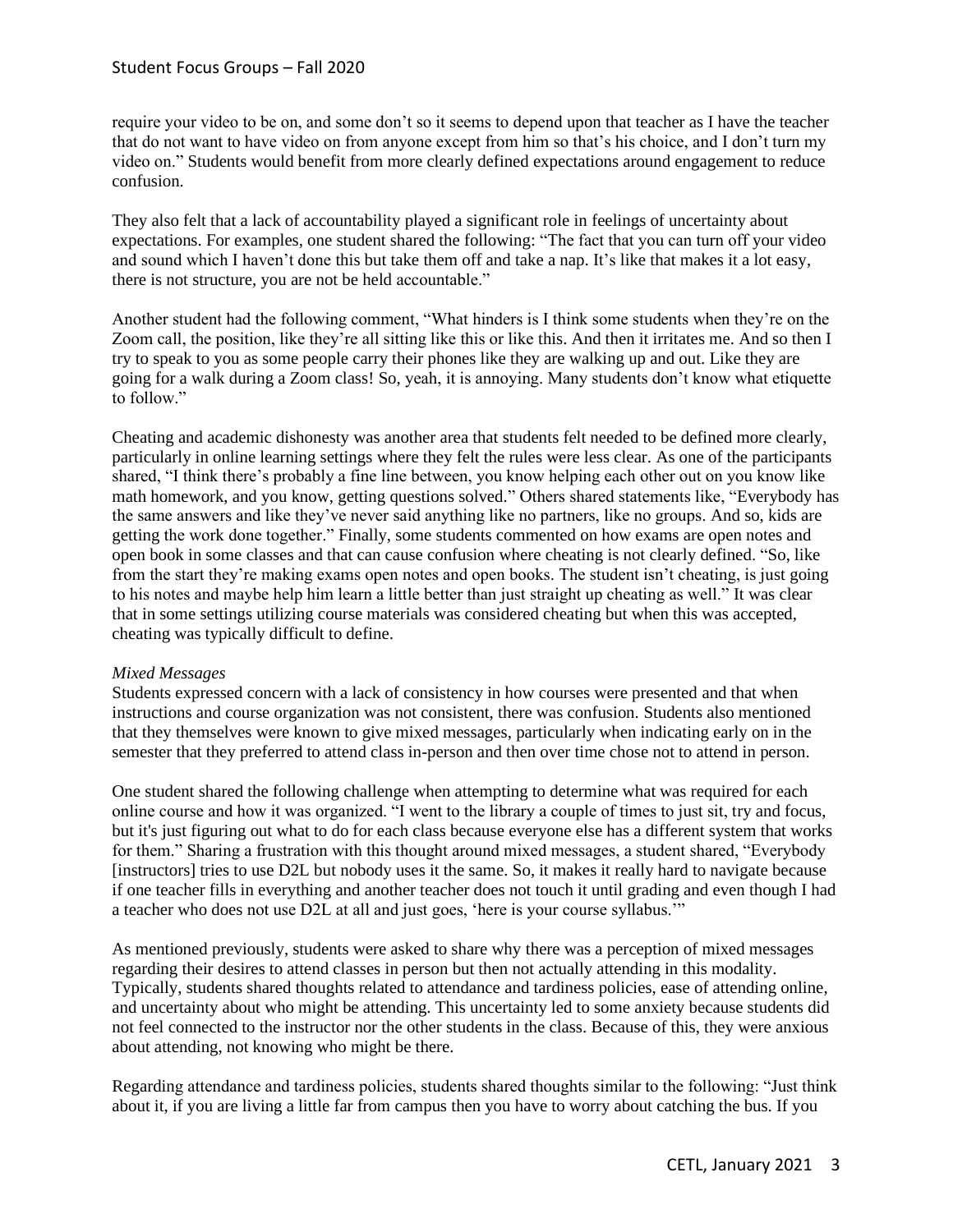are late, your attendance is gone, but if you are at home, you can't miss class. To be honest, it makes a person attend online because you can't miss it." Another student shared the following about why there are mixed messages about attendance preference, "Well I think it's physically laziness because I have that sometimes. One day I don't feel like going and then you just end up like being online. I think it's just pure laziness." Others commented on the how FlexSync and online courses were more flexible, allowing course work to be scheduled outside of the class meeting times. "I like the fact that it is flexible because some days I might be busy with meetings or work and other, and then I can adjust my school schedule around everything else." Finally, there was a comment related to concerns about not knowing who might show up to class in person, "I like don't who is going to be there. I have never seen their faces before. If I don't know who is going to be there and I don't want to be the only one, so I just don't go."

### *Connections*

Making connections with both faculty and other students was perceived to be extremely difficult for students. It presented one of greatest challenge to students feeling as if they were being successful. Below are several quotes of how students described the impact of a lack of connection with both faculty and their peers:

- "I had one class that I withdrew from; I never saw anybody's face."
- "Connecting with other classmates is something that definitely has changed because I don't know any of my classmates because everything is online, so I have never seen most of my classmates."
- "Like a con I guess would be like not having that face-to-face but like all your professors. Talking to my brother and sister who both graduated from here. [They say] those relationships with your professors early on like, especially with all of them is. Not being able to build those relationships face-to-face kind of sucks."
- "I prefer to be in-person just because you can ask more questions and it is more interactive."
- "I don't even know my classmates even if I want someone to show me like how to do the example."
- "I don't know, maybe it was that I could only register for classes online, but I was hoping to meet new people, but I didn't get that chance. I have to be, like stuck in my apartment."
- "Yeah`, as a fresh currently, I have to 100% agree like I don't know anybody in my class, hardly recognize one or two faces, and when I go to lab once or twice a week because that's the only thing I have in-person. I am also in the band and I think I could only make only one connection with one person in my whole first semester."

Additionally, students commented on how the conversations happening in class and after with faculty and peers is important to progress with course work and to understand the material. However, online course delivery made these interactions difficulty. "It's like doing any group work is kind of hard. Because you have to email everybody, and you know, text everybody and make a specific time. Like sometimes, time doesn't work for everybody. But in class it is little, little bit easier. Like just talking and all that. The work can be done a little bit faster, I guess." Another student added to this statement saying, "If you are in a group, and it's an in-class, yeah, that's the moment after you are like all right let's have a twenty-minute meeting and just get it over with. But, unlike now, in the online, you have to wait for everyone's message. Right now, everyone's [email inbox] is filled up with all the notifications."

Others shared that the perceived lag time for communication created by online interactions creates uncertainty and concern. "If you are in class, you know you are going to go. You know, the next day that you're going to have class and you're gonna have to show up and then you are literally going to show the professor that this the problem that you have, you know? [They] give you some solutions or something like that. But when you are expecting an email, you're not actually sure, like, has the professor gotten the email or not. You are not even sure about that. Like the kind of pressure, Oh, my God, you know? What should I do? Should I call him? Should I text him? Or should I send him a second email?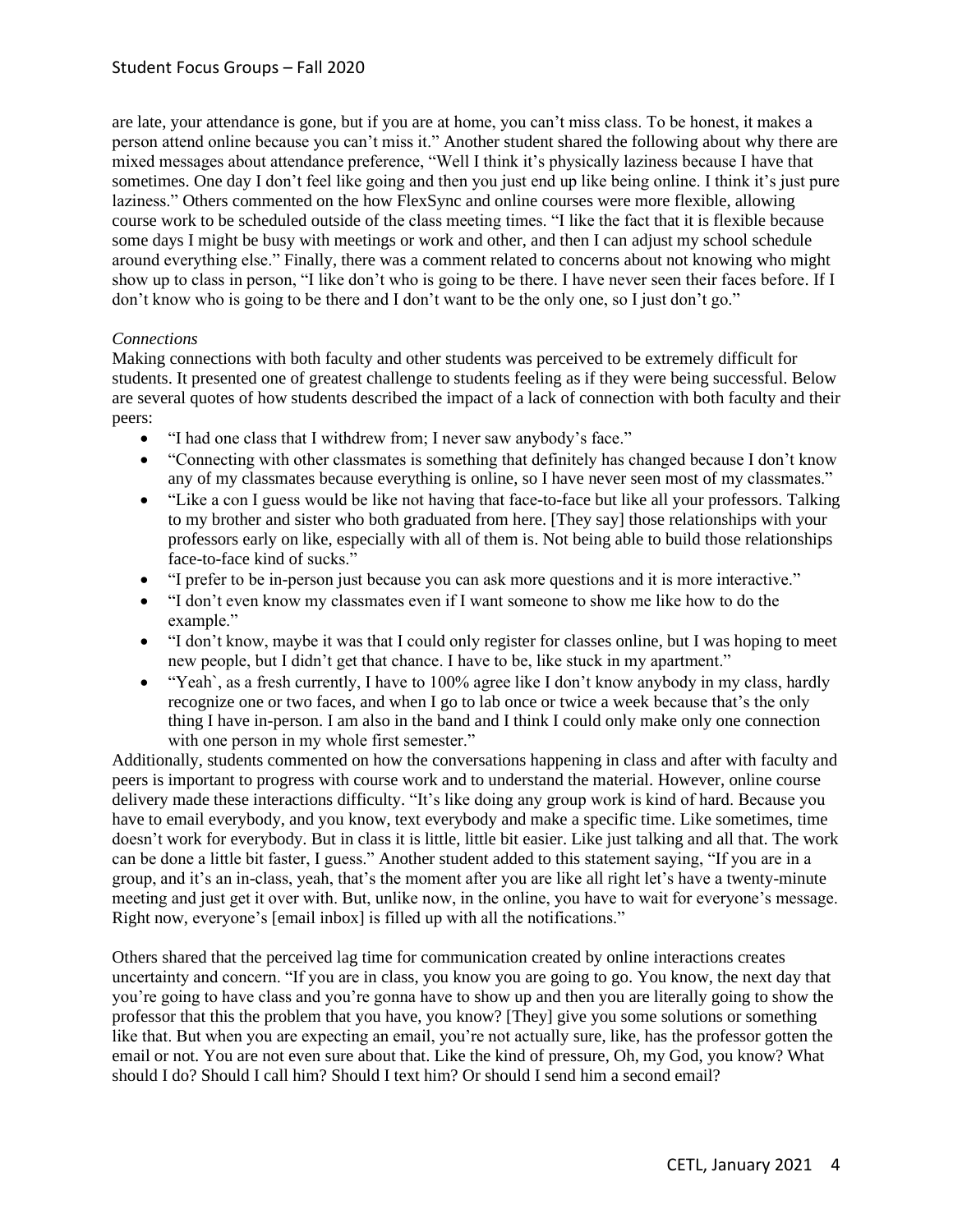## *Access*

Online teaching modalities have created both positive and negative consequences related to access to both the course material and the instructors. Many students commented that with the increased access to the course materials including recorded lectures, they have struggled with time management. "When I have 3 or 4 projects all coming in at the same time and so it's really hard to keep an eye on due dates and how much time I have to give to each of them. So, time management is a problem." "I would say the same thing for procrastination. Like that's the main thing that I struggle with. Okay, I'm going to watch the lecture and get back to this again, but you're never getting back to this again."

Others reflected on how procrastination with viewing or attending class meetings led to problems being successful in class. "And then I feel like that then you kind of procrastinate, and then you struggle on later. But then I also feel like with working, I know since we're like online and you have the ability to watch the lecture later, you are just like, I will take that shift during class periods, and they don't have to show up [to class]." Another example of time management concern was shared with the following story, "I have four lectures to finish watching. So, I take each lecture, each lecture is 30 minutes, so I know it's going to take me two hours to finish the lectures. So, at 10pm my exam is due, but I start my course lectures during 6pm or 5pm so that I have like a half an hour before its due. That's what online has brought to me."

Many students commented on how access to lectures at a later time was helpful to them, especially if they were in a different time zone and when want to review material. "It will be hard for me to do FlexSync courses to attend Zoom meetings. I could attend Zoom meetings, but they would be at like 3am and my concentration would not be good. [I can] Listen to lectures whatever time I wanted; I feel like online classes are better." Another shared, "The recordings of his lectures help from the class where it's taught in-person. So, I just have the online options. So, he puts those in there so if we have any questions, we can watch the recordings, and they usually have most of the answers to my questions."

Access to help, whether from instructors or tutors was perceived to be more difficult in an online environment. "So, because you have to mail them, and you know, the professors email list will be like crazy. So, it takes a lot of time to respond to that." For live Zoom course sessions, access to the instructor is a problem as well,

*Or even if you are concentrating, you can, in the offline class, you can literally ask professor on the spot like, what do you mean by this term? Right? But during the online thing, if you do not understand something, I'm pretty sure you cannot ask the professor on the spot or like, can you explain to me? If you are right interrupting him, you- you don't feel like it's that much ethical to ask during, while he's speaking online. I don't know why but I feel that way. But even if you put it in the inbox, he might look up five or ten minutes later. And meanwhile you just feel out of the blue because you don't understand something. And you're like ok, ok just leave it. From there you just leave the whole class.*

Being able to get the help that is needed also led students to engage in academic dishonesty. "It's [cheating] has been a problem because they are not getting the experience or explanation they need from the professor, especially those courses where the professor doesn't hold Zoom meetings, doesn't lecture. They just send you homework and you don't know what to do. You have no option but to look at stuff because you need the grade." Another stated, "So I feel like just meeting one day once a week is like necessary for your buildup questions." Others, when asked why academic dishonesty has been a larger problem during Fall 2020 than it has been in the past, stated the following:

- "It's like really hard to reach the teachers because they don't reply on the weekends. Most of my exams are due at Friday night. So, if I miss something or I have a problem with something, they be like, oh we don't reply on the weekends."
- "I was struggling. I want help from tutors but there weren't many days like they were available."